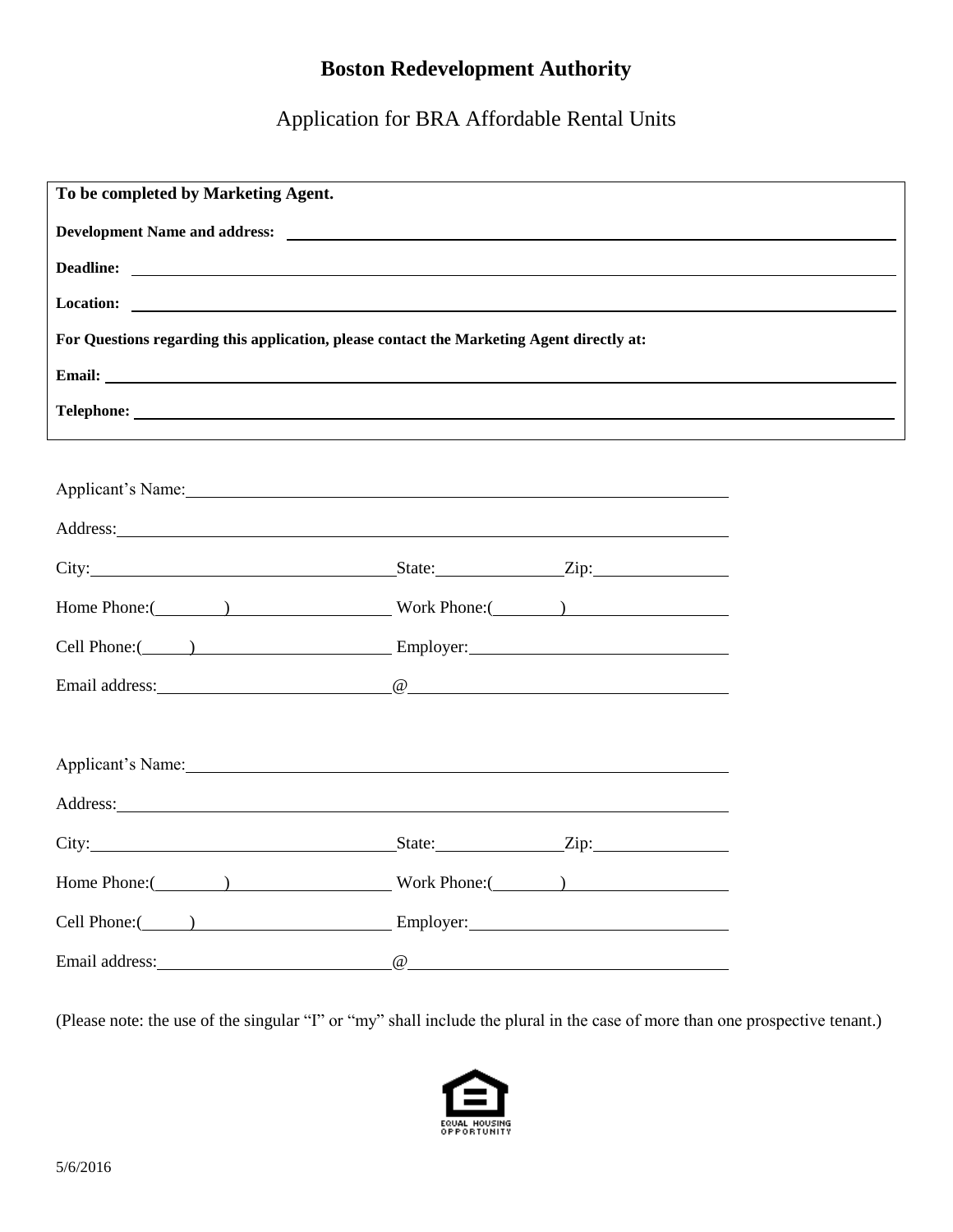## **INCOME: "HOUSEHOLD INCOME" DEFINED**

Immediate family members of any developer or "Applicant" (as the contracting party is sometimes referred to) are prohibited from entering any lottery held for any Boston Redevelopment Authority Inclusionary/Affordable housing unit. Immediate family members of any Marketing Agent hired by developers/Applicants are prohibited from entering any lottery for housing units at the project for which the Marketing Agent has been hired. "Immediate family" shall be defined as it is in Massachusetts General Law c.268A, the Conflict of Interest Law. However, this policy may be further expanded to include a broader degree of kinship, and may be refined to encompass a broader range of parties other than a named developer or named applicant.

If no lottery is held because there were not a sufficient number of applications submitted, the same rules apply (i.e., the same rules apply to a "First-Come-First-Served situation").

Please fill out the chart below with income information for the prospective tenants and all members of the household.

**"Household"** shall mean all persons whose names appear on the lease, and also all persons who intend to occupy the housing unit as their permanent primary residence. For the purpose of **income determination**, persons over the age of 18 who are not Immediate Family as defined by Massachusetts General Law c.268A and do not have employment income as well as minors/dependents who are not listed on the most recent tax return and do not have legal custody/guardianship paperwork will not be included as part of the household for income eligibility and certification purposes. Legally married couples shall both be considered part of the household, even if separated.

The incomes of *all* household members will be included, with one exception:

Income from employment is not counted for household members under the age of 18.

The BRA reserves the right to **request additional** information at any point in the Income Certification process. Income Information can include but is not limited to the source of income and the estimated current annualized gross amounts of income, from any source, both taxable and non-taxable income, such as:

- 1. Wages, salaries, tips, overtime, bonuses, commissions, fees, credits, sick pay, deferred income, and any other compensation received for personal services;
- 2. Dividends, interest, annuities, pensions, IRA or other retirement accounts distributions, social security benefits;
- 3. Income received from: trusts, business activities including partnership income and Schedule K-1 information, corporate distributions, rental or lease income, investments, and any other income or gains from any asset;
- 4. Legally documented alimony & support payments, disability payments & workers compensation.
- 5. All assets

### **Please note:**

- 1. Gross income from current wages, salaries, tips, etc. is the full amount, before any deductions, and is the amount used to determine estimated current annualized income. The BRA does not use income as reported on your W-2 to determine *estimated current annualized income*.
- 2. Only income which is reported to the IRS or which is evidenced on official pay stubs and/or benefit letters may be considered as income. Unemployment compensation is not considered income for eligibility purposes unless applicant has a 2 year history of seasonal employment along with receipt of unemployment compensation.
- 3. Full-time undergraduate students age 18 and over are *not* eligible *unless* they are a co-applicant with an immediate family member who is a non-full-time student. The BRA's determination of full-time student status will be final.
- 4. Full-time graduate students without income are *not* eligible *unless* they are a co-applicant with an immediate family member who is a non-full-time student.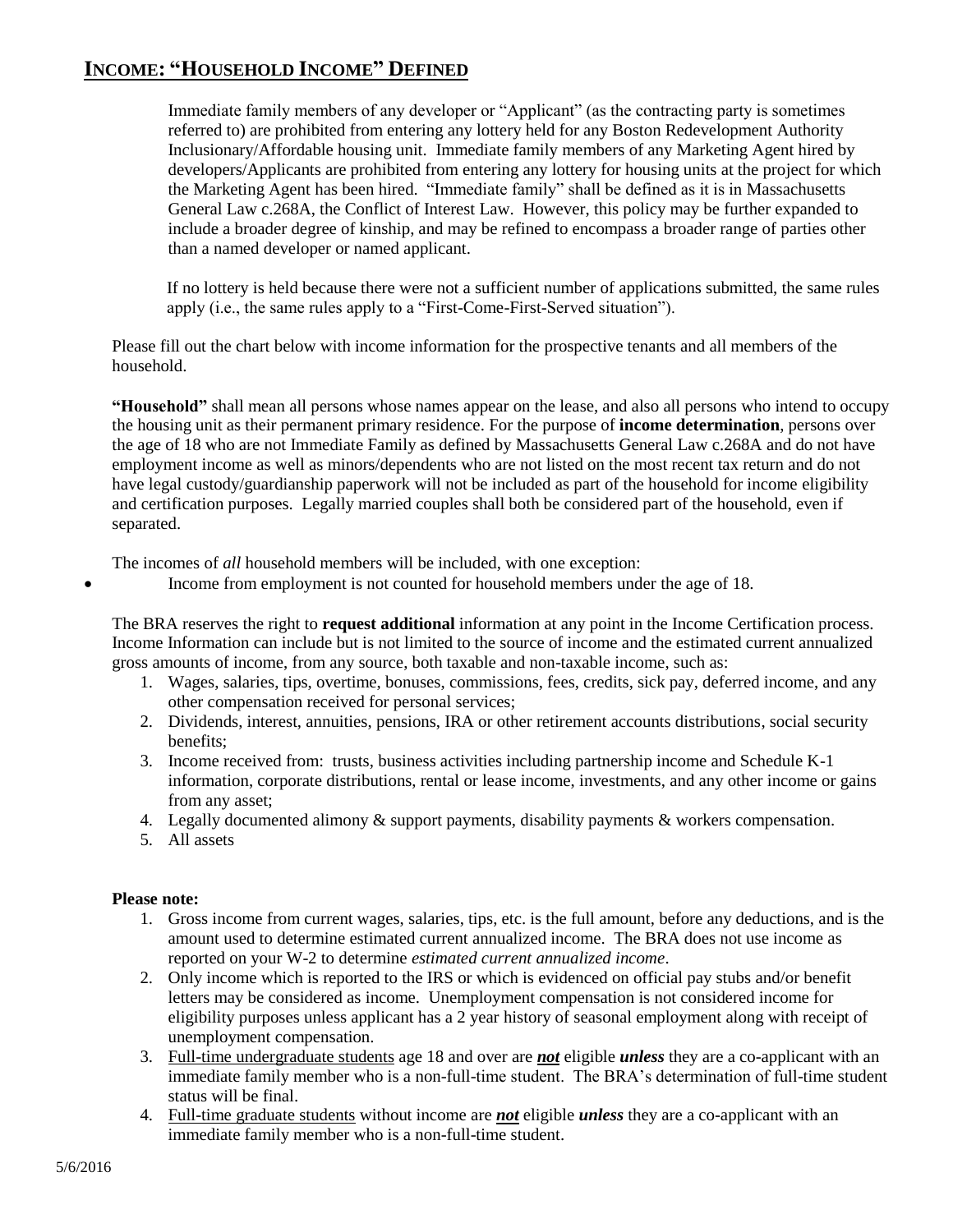5. If you are *substantially* below the income limit, the BRA reserves the right to request additional documentation to determine your ability to lease the unit.

| <b>NAME</b> | $\bf{AGE}$ | <b>TENANT OR</b><br><b>OCCUPANT</b> | <b>RELATIONSHIP TO</b><br><b>TENANT</b> | <b>ESTIMATED CURRENT</b><br><b>ANNUALIZED GROSS INCOME</b> |
|-------------|------------|-------------------------------------|-----------------------------------------|------------------------------------------------------------|
| Α.          | <b>B.</b>  | C.                                  | D.                                      | Е.                                                         |
|             |            |                                     |                                         |                                                            |
|             |            |                                     |                                         |                                                            |
|             |            |                                     |                                         |                                                            |
|             |            |                                     |                                         |                                                            |
|             |            |                                     |                                         |                                                            |
|             |            |                                     |                                         |                                                            |

Do you currently receive or do you have a Section 8 mobile voucher or certificate? (Agent does not discriminate based on source of income. This question is asked for the sole purpose of determining ability to pay rent. )

 $\Box$  Yes  $\Box$  No If yes please provide copy of current voucher from appropriate Housing Authority

### **HOUSEHOLD ASSETS:**

Please complete the chart below and attach supporting documentation (no more than 60 days old) for all assets held by each household member over the age of 18. Assets include but are not limited to the following: Checking or savings accounts, CDs, money market accounts, Treasury bills, stocks, bonds, securities, trust funds, gifts, pensions, IRAs, Keoghs, other retirement accounts, real estate, rental property, other real estate holdings, all property held as an investment, and safe deposit box contents (include the value). All accounts must include complete statements with all pages and list dividend and interest information if applicable.

### **Asset Limitation:**

- **(A)** For a household at or below the 80% of the area median income category, the combined total asets of the household cannot exceed \$75,000. For a household above 80% of the area median income category, the combined total asssets of the entire household cannot exceed \$100,000. Government-approved college savings acounts and qualifeid retirement accounts, such as IRAs, Keogh plans, pension plans, and similar that have been established at least six (6) months prior to applying for an affordable unit, are exempt from consideration as part of the household's total assets unless they are being liquidated.
- **(B)** Applicants applying for affordable rental units can exceed the set forth asset limitations if all of the household members are 65 years of age or older. In this instance, a household can have combined assets, **including all retirement funds of \$250,000.**
- **(C) If a household has disposed of an asset for less than the fair market value during the two years preceding the filing of an application for affordable housing, then the BRA will count the asset as belonging to the applicant and will use its fair market value as part of the asset calculation.**

Please also note that the information provided above only serves to determine for which units an applicant may qualify. **Once a tenant is selected, formal income verification will be done by the developer or its agent in conjunction with the BRA.**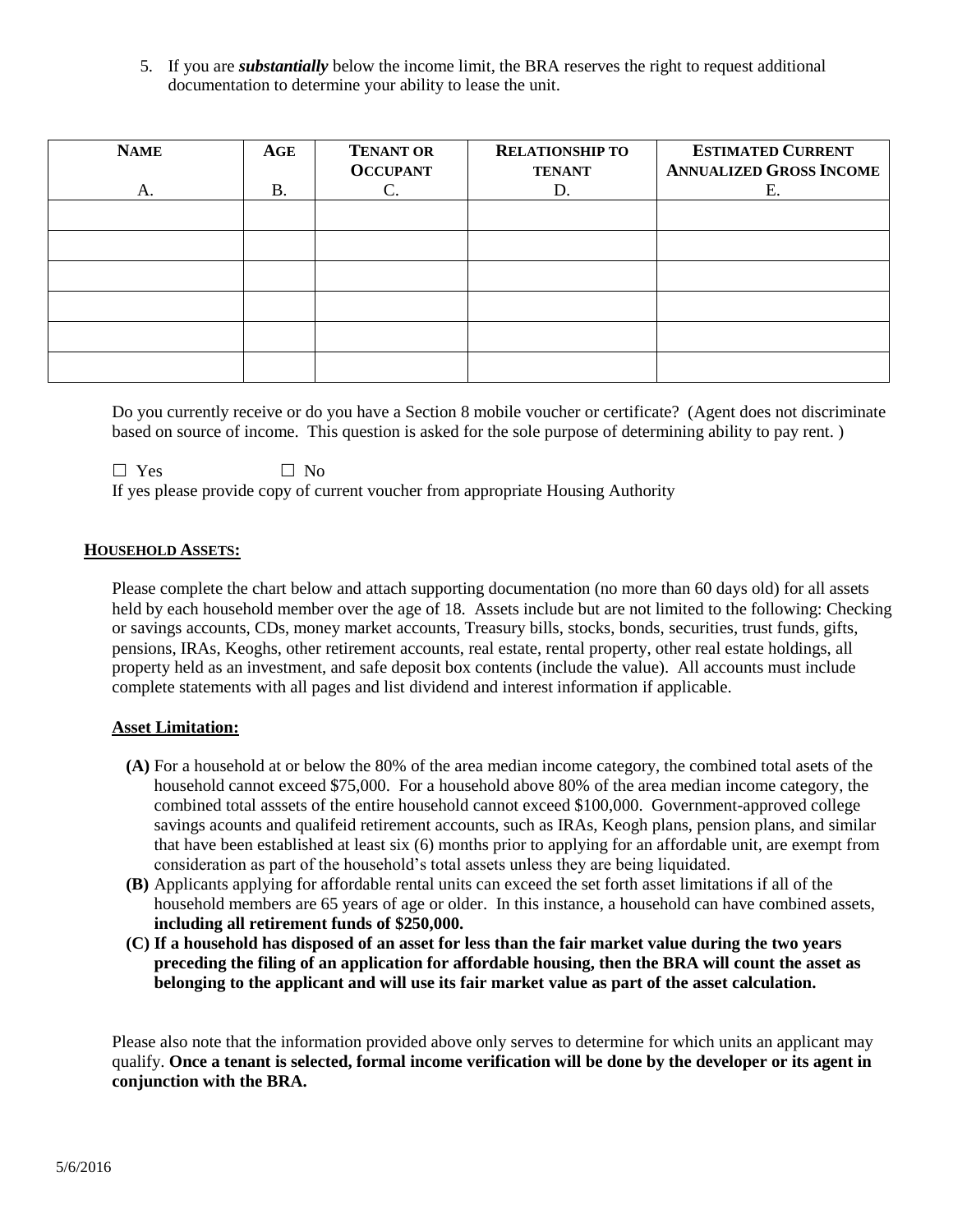| <b>Account Holder's Name</b> | <b>Balance</b> | <b>Type Of Account or Asset</b> | <b>Account Number</b> | <b>Date</b><br><b>Account</b><br><b>Opened</b> |
|------------------------------|----------------|---------------------------------|-----------------------|------------------------------------------------|
|                              |                |                                 |                       |                                                |
|                              |                |                                 |                       |                                                |
|                              |                |                                 |                       |                                                |
|                              |                |                                 |                       |                                                |
|                              |                |                                 |                       |                                                |
|                              |                |                                 |                       |                                                |
|                              |                |                                 |                       |                                                |

**\*\*\*\*Disclosure: If it is determined that all of an applicant's assets were not disclosed at the time of application, an applicant can be denied approval.**

**\*\*\*\*Households that are determined to be ineligible cannot restructure their finances and reapply. There will be a two year waiting period to reapply for an affordable unit in the same income category after an applicant is deemed ineligible for being over the income/asset limit.**

**\*\*\*\*An applicant or household currently residing in an affordable unit who is not in compliance with the covenant for affordable unit requirements or income/asset limit for such affordable unit may not be eligible as an applicant for a different affordable Unit. The Authority reserves the right to deny approval of such applicant or household.**

### **PREFERENCE INFORMATION:**

The following are the preferences attached to this project. Lottery participants who qualify for these preferences will be ranked higher than those that do not.

"Handicap Household" shall mean applicant with a disabled household member who is in need of an accessible unit.

Adaptable units are available to persons with mobility, hearing, or vision impairments that substantially limit one or more major life activities. This shall include but not be limited to those who have the inability to walk, difficulty walking, hearing difficulties, lack of coordination, and difficulty interpreting and reacting to sensory data.

Do you or a member of your household need an accessible unit?

```
\Box Yes
```

```
\Box No
```
If yes, you will be required to provide supporting documentation.

**"Boston Resident"** shall mean any individual whose permanent principal residence, where he or she normally eats, sleeps and maintains his or her normal personal and household effects, is in the City of Boston.

Are you seeking preference as a resident of the City of Boston?

- □ Yes
- $\Box$  No

If yes, attach proof of residency – copy of two (2) utility bills 1 from each utility company in your name dated within the last 60 days; e.g., (1)electric, (1) oil, (1) gas, or (1) telephone (landline only).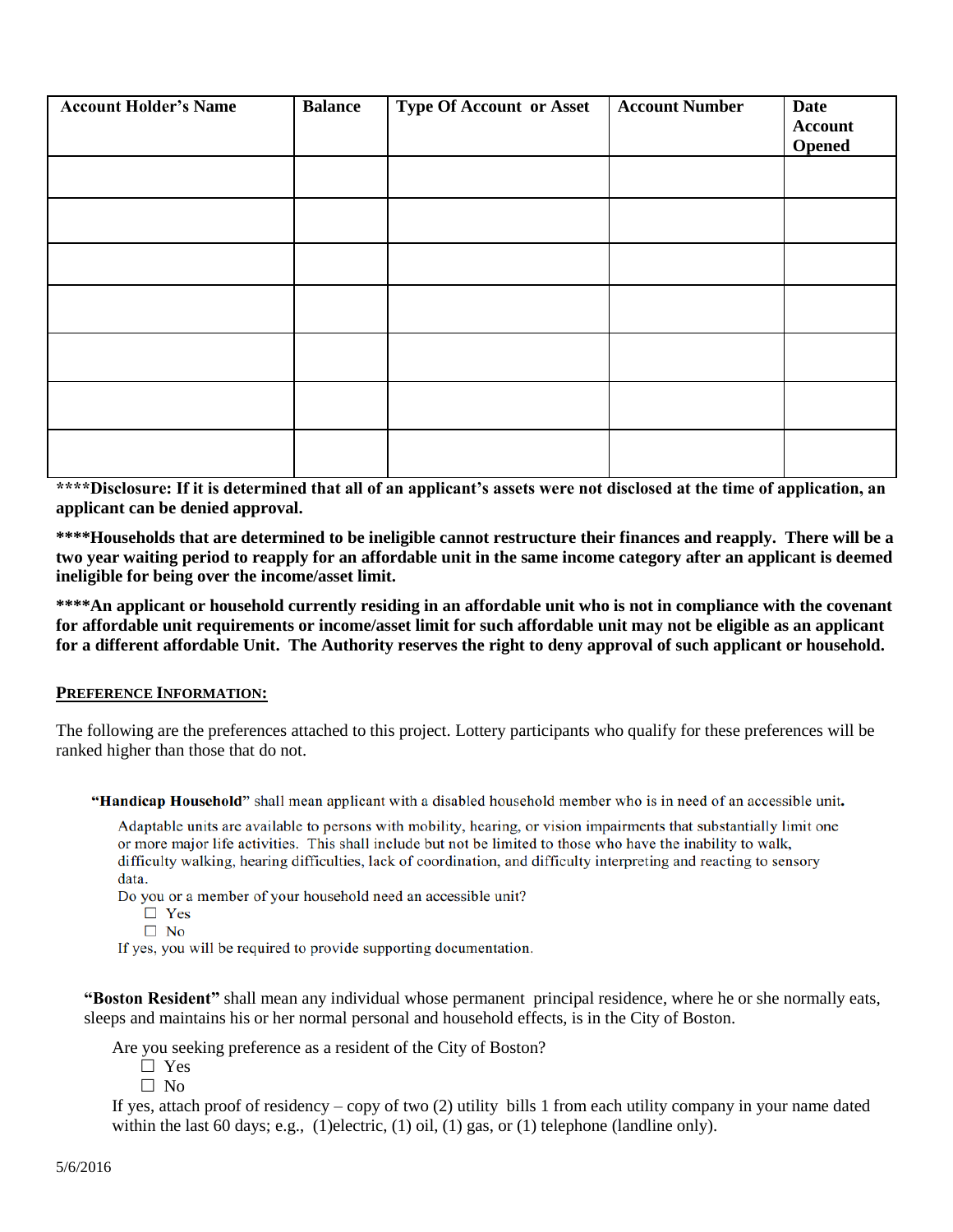If utility bills cannot be provided the following documentation **must** be provided: current signed lease **AND EITHER** proof of voter registration from City of Boston Election Department **OR** proof of automobile insurance (showing the address where the car is garaged). An official letter from a shelter may also be accepted in leiu of a current signed lease.

**Household Size:** Households with at least one person per bedroom occupying the unit have preference over household with fewer than one person per bedroom.

My household size is \_\_\_\_\_

**Bedroom Size Information:** For which bedroom size are you applying? **Choose one only.**

- $\Box$  1 bedroom
- $\Box$  2 bedroom

#### **Fill in this section only if this development has artist preference units.**

**"BRA Certified Artist"** shall mean applicant or member of applicant's household has received a BRA Artist Certificate from the Boston Redevelopment Authority which qualifies candidate for a unit set aside for artists**.**

 $\Box$  Are you a BRA Certified Artist?

(If so, attach copy of the BRA Artist Certificate.)

**O R**

 $\Box$  Is your application for a BRA Artist Certificate currently under BRA review? (If yes, date Artist Application submitted to BRA:\_\_\_\_\_\_\_\_\_\_\_\_\_\_\_\_\_\_\_\_)

**O R**

□ Not a BRA Certified Artist

### **The following documents are required and must be attached to this application if you are seeking a Boston Resident preference in the lottery:**

- $\Box$  Copies of 2 utility bills from 2 different providers (see above) OR
- $\Box$  A copy of a signed housing lease and proof of voter registration or vehicle registration (see above)

### **Please be aware that the following documents will be required if you are selected as a prospective tenant through the lottery:**

- Copies of the **two** most recent consecutive **pay stubs** for each household members 18 years or older
- Copies of current **supporting documentation** for all **assets** held by each household member over the age of 18 (e.g., bank statements, mutual fund statements, retirement/ 401(k) statements etc.)
- Copies of **two years** most recent **federal** income tax returns (including all attachments, amendments, **W-2 forms**, and any income reported on form 1099) for each household member 18 years or older
- Copies of **two years** most recent **state** income tax returns (including all attachments and amendments) for each household member 18 years or older
- A year-to-date profit and loss statement for every member of the household 18 years old or older who is selfemployed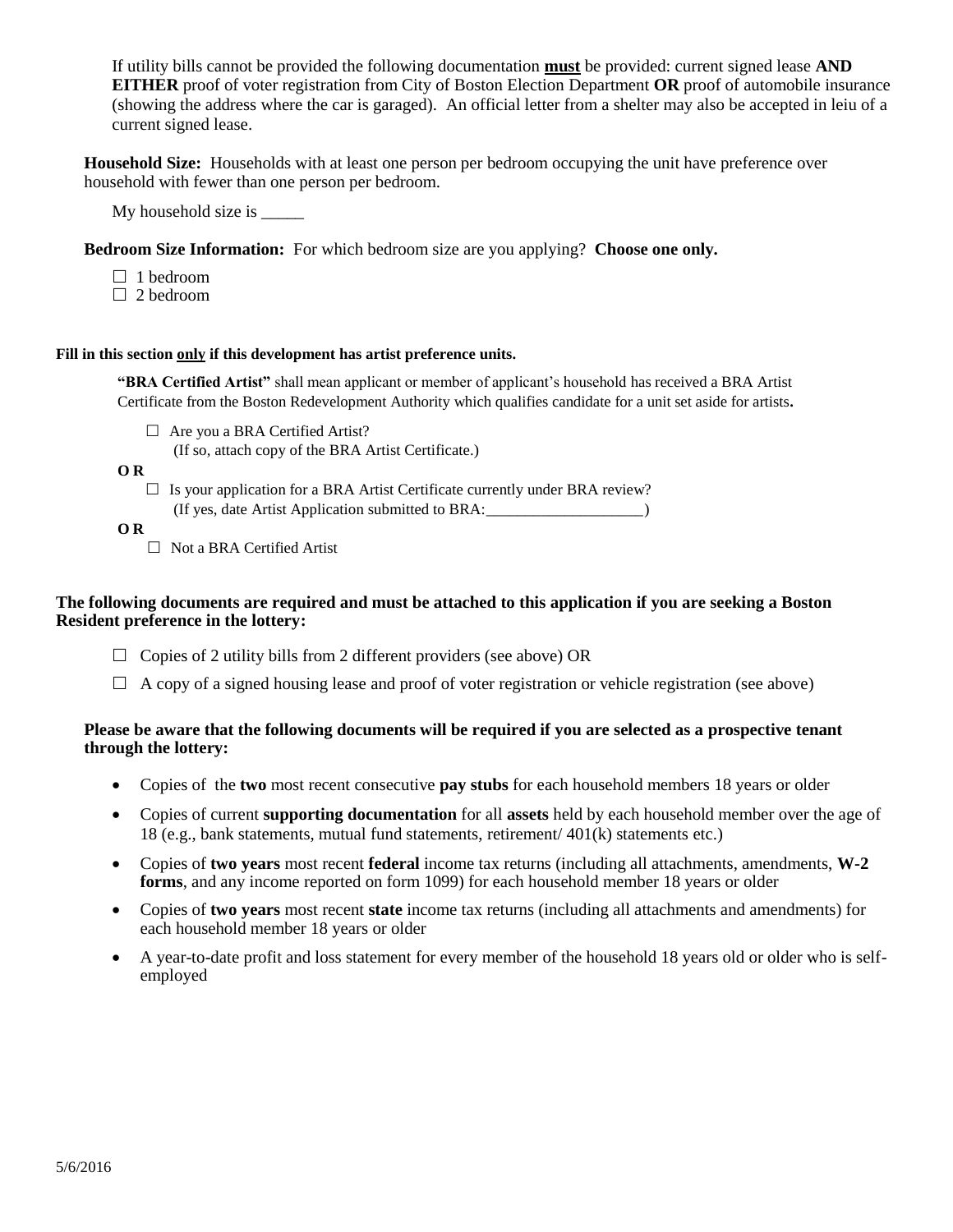#### **Please read each item below carefully before you sign.**

**Marketing Agents/ Property Manager's Signature:** 

- 1. I hereby certify that the information provided in this preliminary application is correct to the best of my knowledge.
- 2. I understand that this is a preliminary application and the information provided **does not** guarantee housing. Additional information and verifications will be necessary to complete the income certification process, which will take place if the marketing agent offers me a unit that I find acceptable.
- 3. I understand that any material change in the income or assets of my household that occurs after the submission of this application may make me ineligible for affordable housing.
- 4. Co-signers and Guarantors **are not** permitted unless they are co-tenants who will reside in the unit.
- 5. I understand that approval from any source other than the BRA **does not guarantee** BRA income certification approval.
- 6. I understand that I may submit only one application per household and that submitting duplicate applications will disqualify my household from the lottery.

 $\overline{\phantom{a}}$  , and the contract of the contract of the contract of the contract of the contract of the contract of the contract of the contract of the contract of the contract of the contract of the contract of the contrac

Applicant's Signature Date of the Contract of the Contract of the Date of the Date of the Date of the Date of the Date of the Date of the Date of the Date of the Date of the Date of the Date of the Date of the Date of the

Applicant's Signature Date of the Date of the Date of the Date of the Date of the Date of the Date of the Date of the Date of the Date of the Date of the Date of the Date of the Date of the Date of the Date of the Date of

The information provided in this document is intended for **confidential purposes** used only for internal verification and confirmation and is exempt from public disclosure to the fullest extent permitted by law.

If you believe you have been discriminated against in seeking housing, you should contact the Boston Fair Housing Commission at 617-635-2500 or the Mass Commission Against Discrimination at 617-727-3990.

 $\overline{\phantom{a}}$  , and the contract of the contract of the contract of the contract of the contract of the contract of the contract of the contract of the contract of the contract of the contract of the contract of the contrac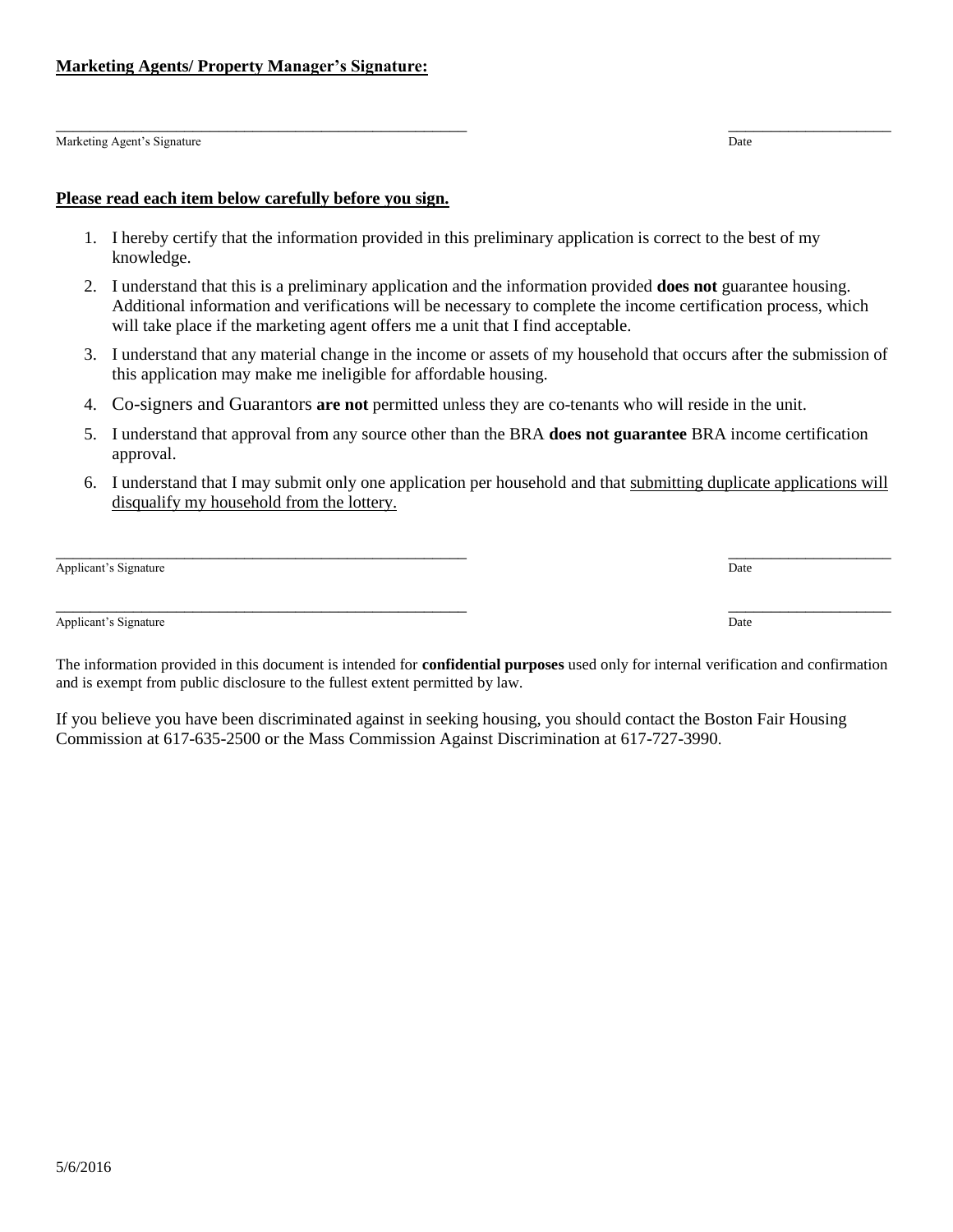

In an effort to better understand who the Boston Planning & Development Agency ("BPDA") serves in income-restricted housing, and to provide program level data to the U.S. Department of Housing and Urban Development. the BPDA requests that all residents of units monitored by the BPDA have the opportunity to complete this form on race and ethnicity. This information will only be used in aggregate, for the purposes of reporting and analysis. **There is no penalty for persons who do not complete the form.**

### General Instructions

This form is to be completed by individuals who are seeking to live (applicants) or are currently living (residents) in deed restricted housing monitored by the BPDA.

Owners and agents are required to offer the applicant/resident the option to complete the form. The form is to be completed at initial application or at lease signing. In-place tenants must also be offered the opportunity to complete the form as part of the next interim or annual recertification. Once the form is completed it need not be completed again unless the head of household changes.

### Completing the Form

To complete the form, the response is for the race and ethnicity of the head of household only.

- 1. The two ethnic categories you should choose from are defined below. You should check one of the two categories.
	- a. **Hispanic or Latino.** A person of Dominican, Puerto Rican, Cuban, Mexican, South or Central American, or other Spanish culture of origin, regardless of race.
	- b. **Non-Hispanic or Latino.** A person not of Dominican, Puerto Rican, Cuban, Mexican, South or Central American, or other Spanish culture of origin, regardless of race.
- 2. The five racial categories to choose from are defined below: You should check as many as apply to you. You may also check "other" and provide additional information.
	- a. **American Indian or Alaska Native.** A person having origins in any of the original peoples of North, Central, and South America, and who maintains tribal affiliation or community attachment.
	- b. **Asian.** A person having origins in any of the original peoples of East Asia, Southeast Asia, or the Indian subcontinent including, for example, Vietnam, China, Taiwan, Cambodia, India, Japan, Korea, Malaysia, Pakistan, the Philippine Islands, and Thailand.
	- c. **Black or African American.** A person having origins in any of the black racial groups of Africa.
	- d. **Native Hawaiian or Other Pacific Islander.** A person having origins in any of the original peoples of Hawaii, Guam, Samoa, or other Pacific Islands.
	- e. **White.** A person having origins in any of the original peoples of Europe, the Middle East (West Asia), or North Africa.